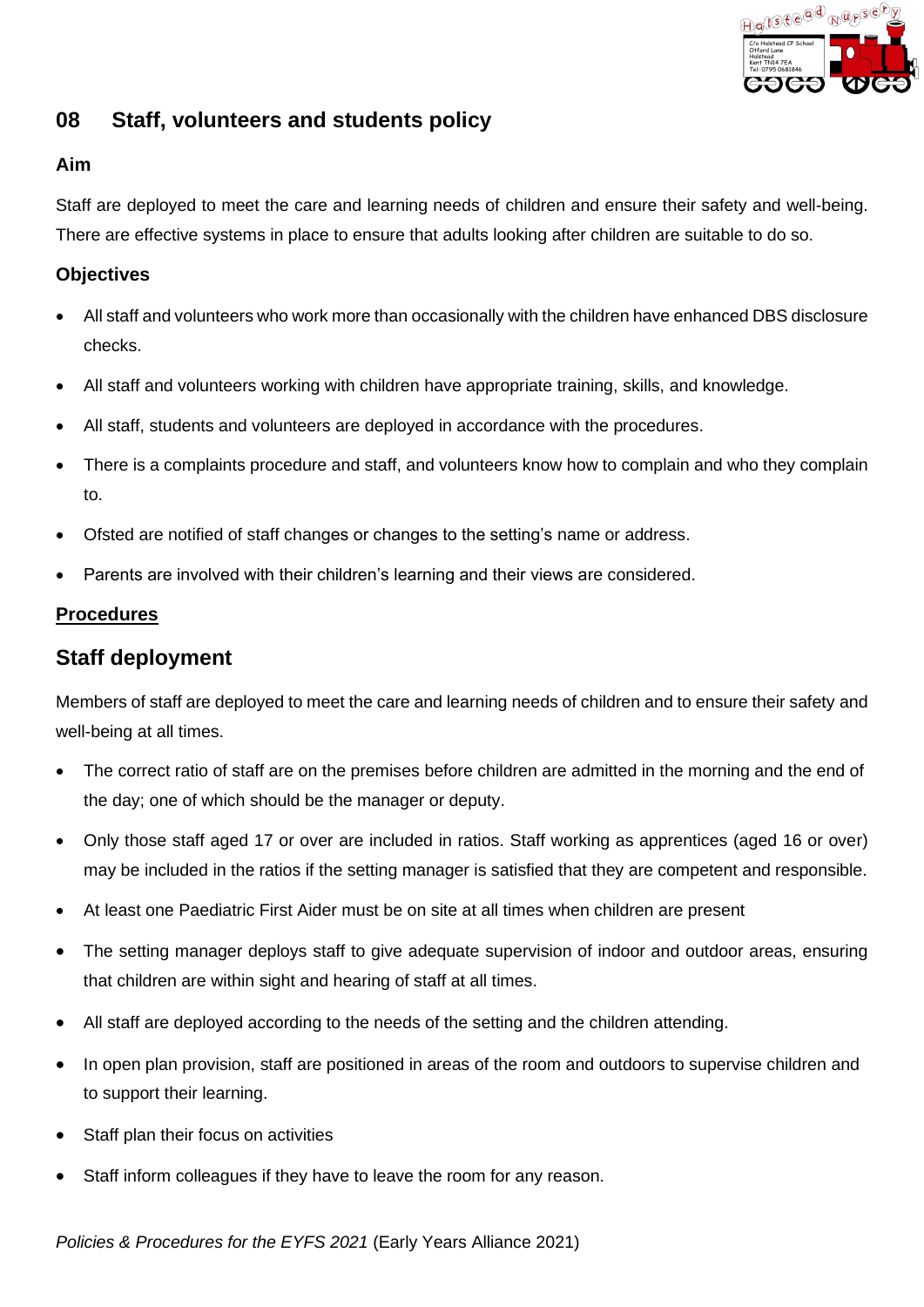

- There are generally two members of staff outside in the garden when it is being used, one of whom supervises any climbing equipment that has been put out.
- The setting manager may direct other members of staff to join those outside, if the numbers of children warrant additional staff.
- Staff focus their attention on the children at all times whilst having a wider awareness of what is happening around them.
- Staff do not spend working time in social conversation with colleagues.
- Staff allow time for colleagues to engage in 'sustained shared interaction' with children and do not interrupt activities led by colleagues.
- Sufficient staff are available at story times to engage children.
- Key persons spend as much time as possible with their key children these times are not for focussed activities but for promoting shared times and friendship.

#### **Staff children**

- Where members of staff have their own children with them at the setting, the age of the child must fall within the stipulated ages of the setting's Ofsted registration.
- Where members of staff are likely to be working directly with their own children, this is subject to discussion before commencement with the setting manager.
- Where it is agreed that a member of staff's child attends the setting, it is subject to the following:
	- the child is treated by the parent and all staff as any other child would be.

## **Student placement**

**Policies are openerally two members of starf outside in the gorden when it is being used, one of vice<br>supervises any climbing equipment that has been put out.<br>
<b>Policies are all forces for the EYFS 2021** (Early The settin Qualifications and training make an important contribution to the quality of care and education. As part of our commitment, we may offer placements to students undertaking relevant qualifications/training. We aim to provide students experiences that will contribute to the successful completion of their studies and provide examples of quality practice in early years care and education.

- The setting manager ensures that students meet the 'suitable person' requirements.
- The setting manager discusses the aim of the placement with the student's tutor prior to the placement commencing.
- The good character of students under 17 years old is vouched for by the establishment that places them, the setting manager must be satisfied that all relevant checks have been made.
- Students do not have unsupervised access to children.